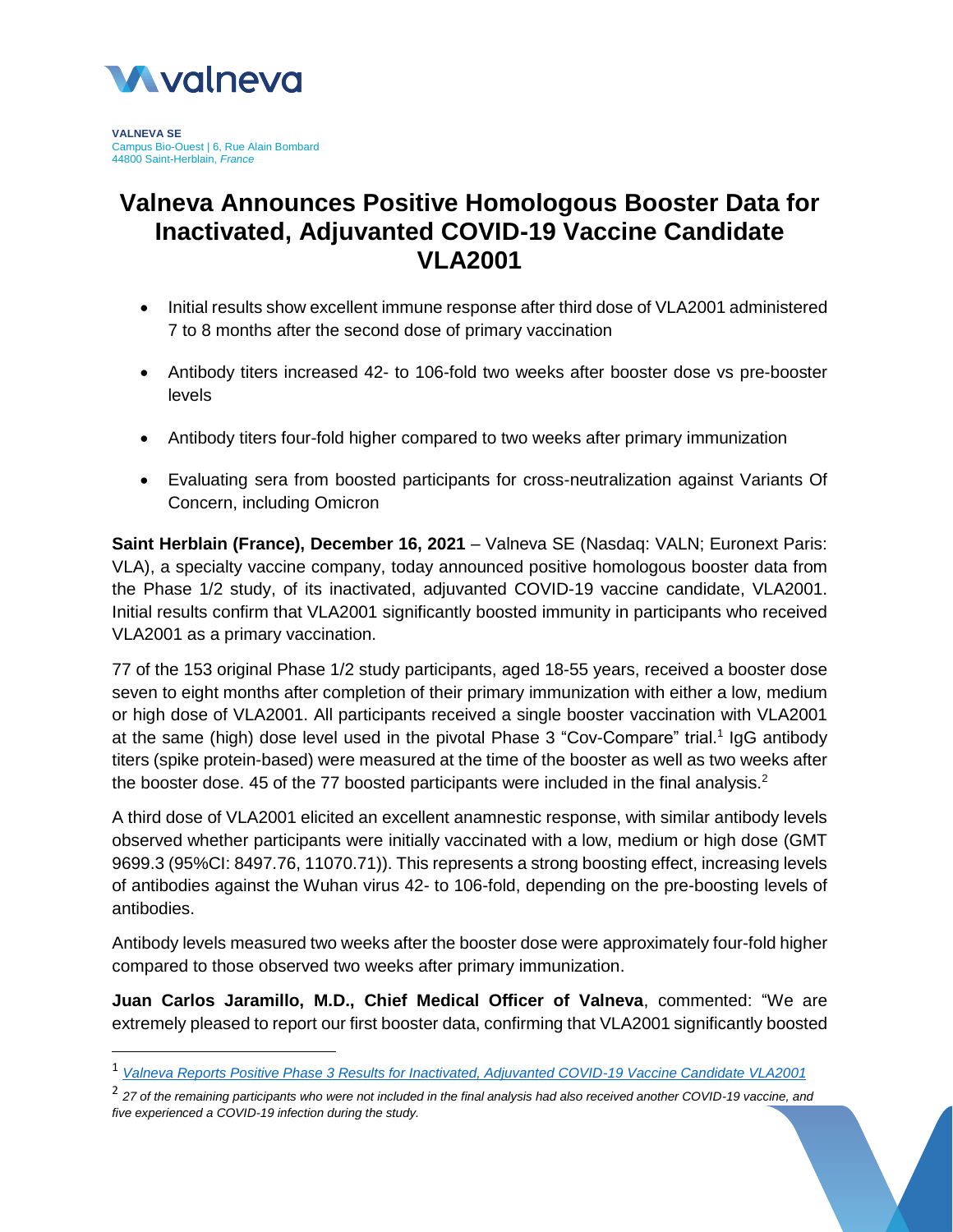

immunity in participants who received VLA2001 as a primary vaccination and regardless of the initial neutralizing antibody level at the time of boosting. Boostering several months, typically six months or more, after primary immunisation is generally effective for inactivated, adjuvanted vaccines. Our teams are working diligently on our rolling review regulatory submissions so that we can quickly deploy our vaccine and ensure it reaches the people who need it. I would like to thank again the trial investigators, participants and collaborators, especially the National Institute for Health Research and the clinical teams within the NHS Research Centres."

In addition to these initial booster data, Valneva expects to report further homologous booster data from the Phase 3 Cov-Compare study. In parallel, the Company is preparing to launch a dedicated heterologous booster trial, which will evaluate a VLA2001 booster shot provided at least six months after primary vaccination with other vaccines or following natural infection. This study is expected to commence in early 2022.

Valneva will also evaluate the sera from the boosted participants for cross-neutralization against Variants of Concern, including Omicron.

## **About Phase 1/2 Trial VLA2001-201**

VLA2001-201 is a randomized, dose-finding trial to evaluate the safety, tolerability and immunogenicity of the inactivated, adjuvanted SARS-CoV-2 virus vaccine candidate VLA2001 in healthy subjects. VLA2001-201 is the first-in-human Phase 1/2 trial evaluating three dose levels of VLA2001 (low, medium, high) for safety, tolerability and immunogenicity in a two-dose schedule with intra muscular vaccinations three weeks apart. Overall, 153 healthy young adults aged 18 to 55 years were recruited in the trial. VLA2001-201 is being conducted in two parts: Part A (Day 1 to Day 36) and Part B (Day 37 to Day 208).

77 subjects from the 153 study participants originally included in the Phase 1/2 trial received a booster dose approximately 7-8 months after completion of their primary vaccination series.

### **About VLA2001**

VLA2001 is currently the only whole virus, inactivated, adjuvanted vaccine candidate against COVID-19 in clinical trials in Europe. It is intended for active immunization of at-risk populations to prevent carriage and symptomatic infection with COVID-19 during the ongoing pandemic and potentially later for routine vaccination including addressing new variants. VLA2001 may also be suited for boosting, as repeat booster vaccinations have been shown to work well with whole virus inactivated vaccines. VLA2001 is produced on Valneva's established Vero-cell platform, leveraging the manufacturing technology for Valneva's licensed Japanese encephalitis vaccine, IXIARO<sup>®</sup>. VLA2001 consists of inactivated whole virus particles of SARS-CoV-2 with high Sprotein density, in combination with two adjuvants, alum and CpG 1018. This adjuvant combination has consistently induced higher antibody levels in preclinical experiments than alum-only formulations and shown a shift of the immune response towards Th1. CpG 1018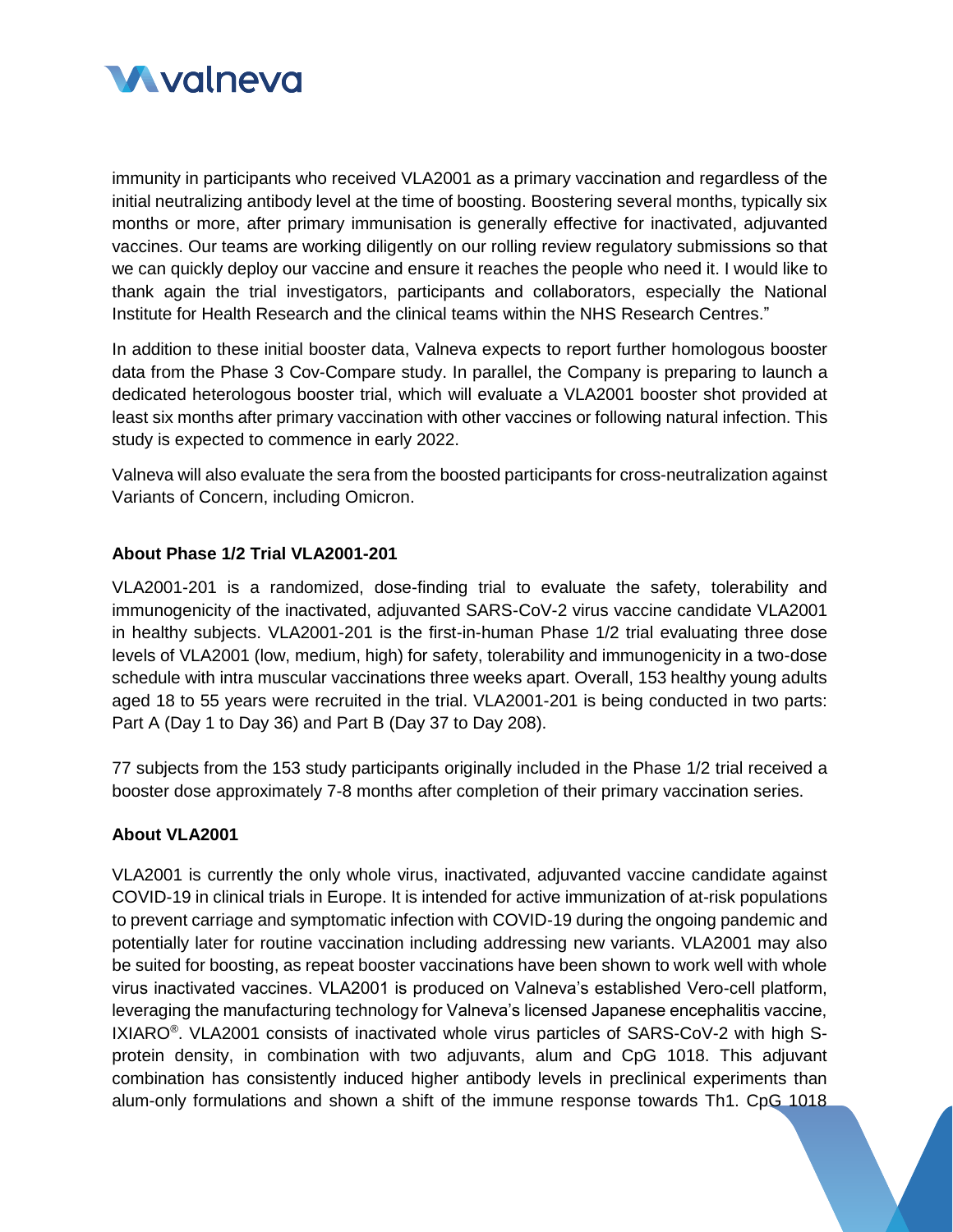

adjuvant, supplied by Dynavax Technologies Corporation (Nasdaq: DVAX), is a component of the US FDA- and EMA-approved HEPLISAV-B<sup>®</sup> vaccine. The manufacturing process for VLA2001, which has already been upscaled to final industrial scale, includes chemical inactivation to preserve the native structure of the S-protein. VLA2001 is expected to conform with standard cold chain requirements (2 degrees to 8 degrees Celsius).

#### **About Valneva SE**

Valneva is a specialty vaccine company focused on the development and commercialization of prophylactic vaccines for infectious diseases with significant unmet medical need. The Company takes a highly specialized and targeted approach to vaccine development and then applies its deep understanding of vaccine science to develop prophylactic vaccines addressing these diseases. Valneva has leveraged its expertise and capabilities both to successfully commercialize two vaccines and to rapidly advance a broad range of vaccine candidates into and through the clinic, including candidates against Lyme disease, the chikungunya virus and COVID-19.

#### **Media & Investors Contacts**

Laëtitia Bachelot-Fontaine VP Global Communications & European Investor Relations M +33 (0)6 4516 7099 laetitia.bachelot-fontaine@valneva.com

Joshua Drumm, Ph.D. VP Global Investor Relations M +001 917 815 4520 joshua.drumm@valneva.com

This press release contains certain forward-looking statements relating to the business of Valneva, including with respect to the progress, timing, results and completion of research, development and clinical trials for product candidates, relating to regulatory approval of product candidates, and estimates for future performance. In addition, even if the actual results or development of Valneva are consistent with the forward-looking statements contained in this press release, those results or developments of Valneva may not be sustained in the future. In some cases, you can identify forward-looking statements by words such as "could," "should," "may," "expects," "anticipates," "believes," "intends," "estimates," "aims," "targets," or similar words. These forward-looking statements are based largely on the current expectations of Valneva as of the date of this press release and are subject to a number of known and unknown risks and uncertainties and other factors that may cause actual results, performance or achievements to be materially different from any future results, performance or achievement expressed or implied by these forward-looking statements. In particular, the expectations of Valneva could be affected by, among other things, uncertainties involved in the development and manufacture of vaccines, unexpected clinical trial results, unexpected regulatory actions or delays, competition in general, currency fluctuations, the impact of the global and European credit crisis, and the ability to obtain or maintain patent or other proprietary intellectual property protection. Success in preclinical studies or earlier clinical trials may not be indicative of results in future clinical trials. In light of these risks and uncertainties, there can be no assurance that the forward-looking statements made during this presentation will in fact be realized. Valneva is